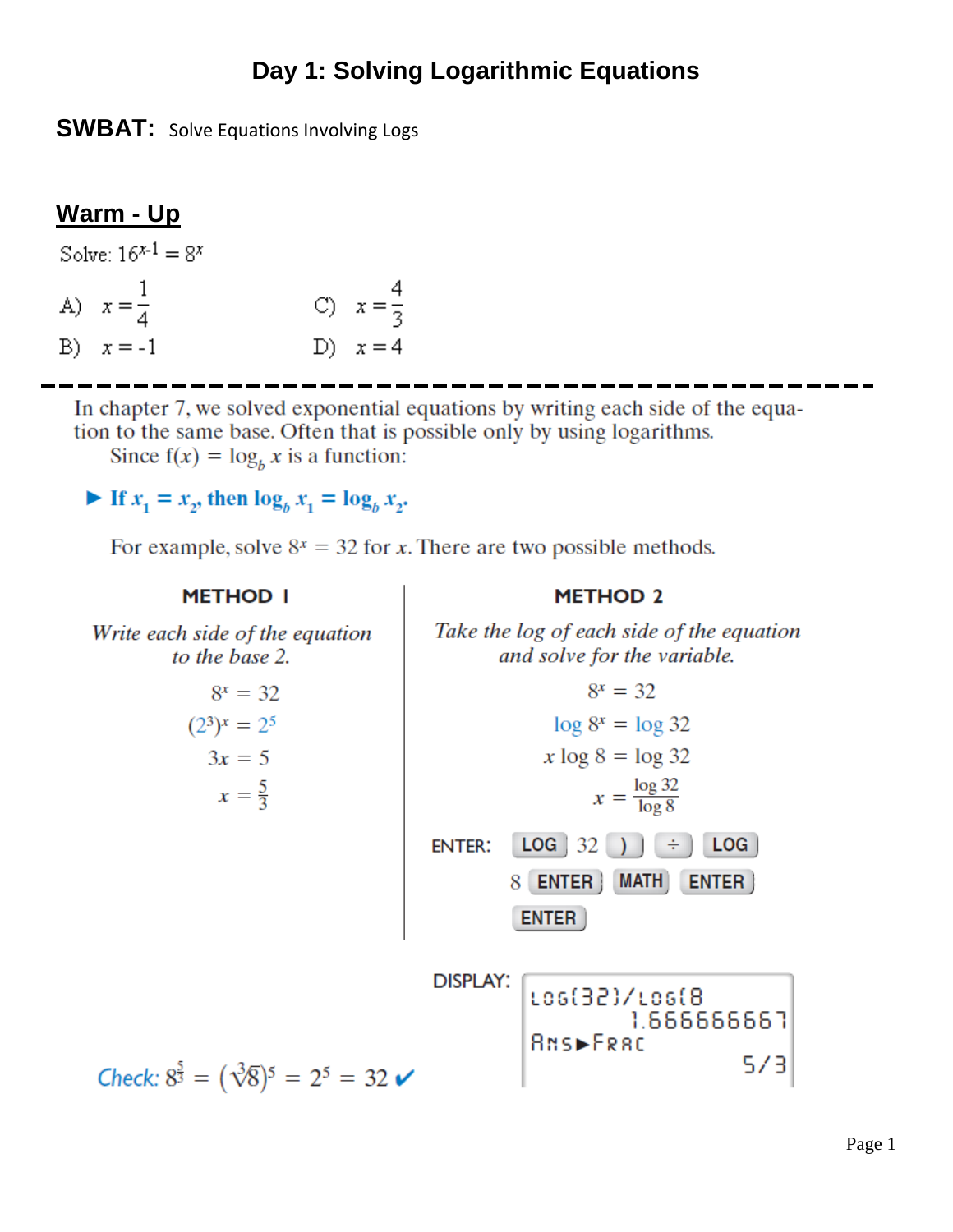## **Concept 1: Taking the log of both sides to solve an exponential equation**

### **(Can't change to the same base)**

Solve for the variable in each problem.

If there is some reason the base is not isolated before you begin, ISOLATE the base first before you take the log of both sides.

Solve each of the following equations to the nearest tenth:

| <b>1.</b> $3^x = 31$         | <b>2.</b> $2^x + 3 = 102$ |
|------------------------------|---------------------------|
| <b>3.</b> $7^{n+7} + 3 = 90$ | 4. $4^{x+2} - 2 = 12$     |
| 5. $2^{x+1} = 3^{1-x}$       | 6. $e^{x-1} = 6$          |

*Solve the equation using two different methods:*  $3^{4x-2} = 27^{x+2}$ 

| Method 1: Common base | Method 2: Logarithms |
|-----------------------|----------------------|
|                       |                      |
|                       |                      |
|                       |                      |
|                       |                      |
|                       |                      |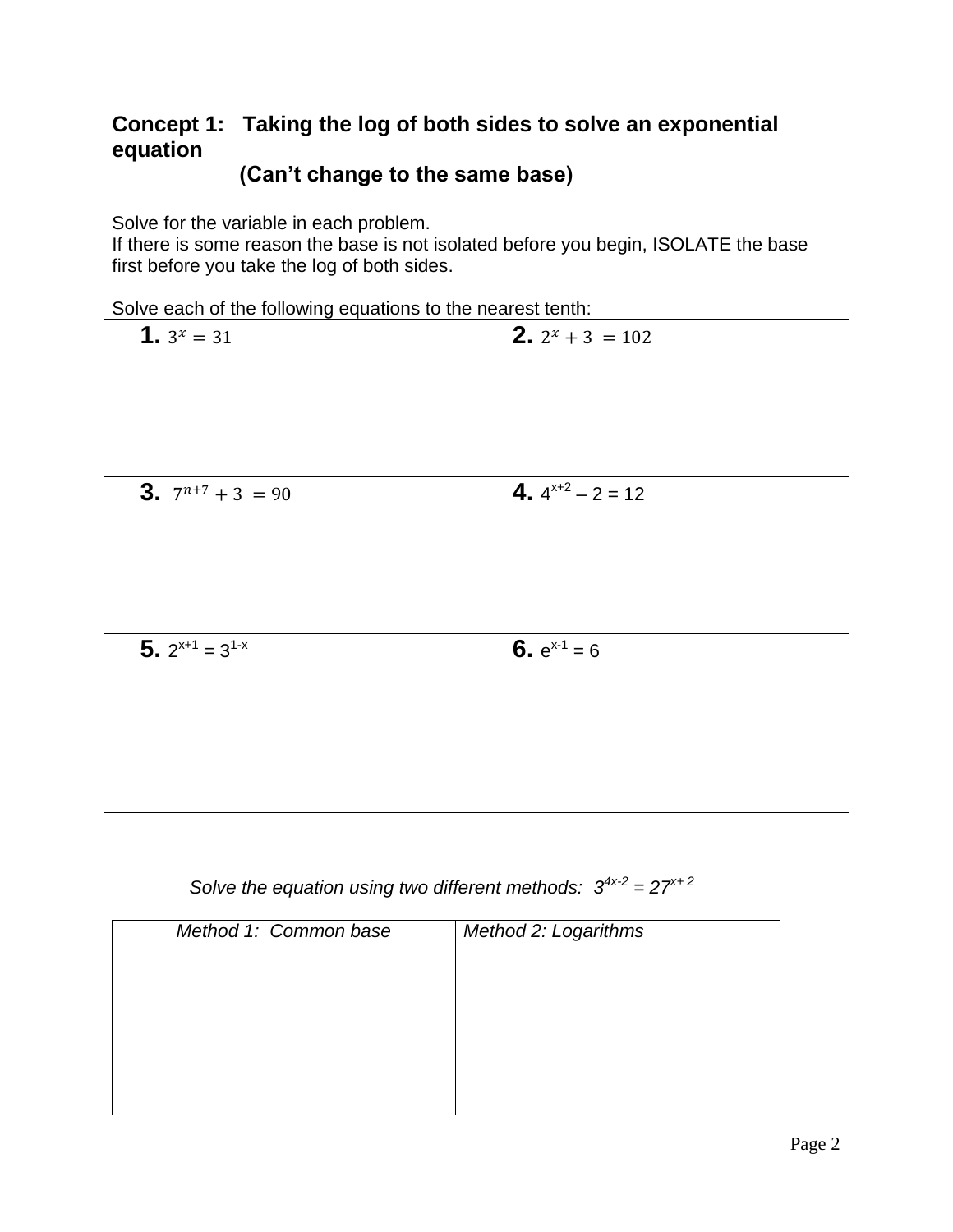#### *Concept 2: Equations with more than one log on one side.*

*If an equation has more than one "log," use the rules for log distribution to CONDENSE the logs on a side, and then proceed as you would otherwise. Usually this will involve converting the equation to exponential form.*

| <i>SUIVE GAULE UTTE TUITUMING GYUQUUTS.</i> |                                     |  |  |  |
|---------------------------------------------|-------------------------------------|--|--|--|
| 1. $log 9 + log x = 1$                      | 2. $\ln(x + 2) + \ln 2 = 3$         |  |  |  |
| 3. $\log_6 x - \log_6 (x-3) = 1$            | 4. $\log_5 9 - \log_5 (x + 10) = 1$ |  |  |  |
| 5. $log(3x + 7) = 0$                        | 6. $log_4(x^2+3x)-log_4(x+5)=1$     |  |  |  |

*Solve each of the following equations.*

*\*\*\*When solving logarithmic equations, we need to check for extraneous* 

*solutions. 7. log (x+2) + log (x + 5) =1 8. 2 ln (x+2) – ln(-x) = 0*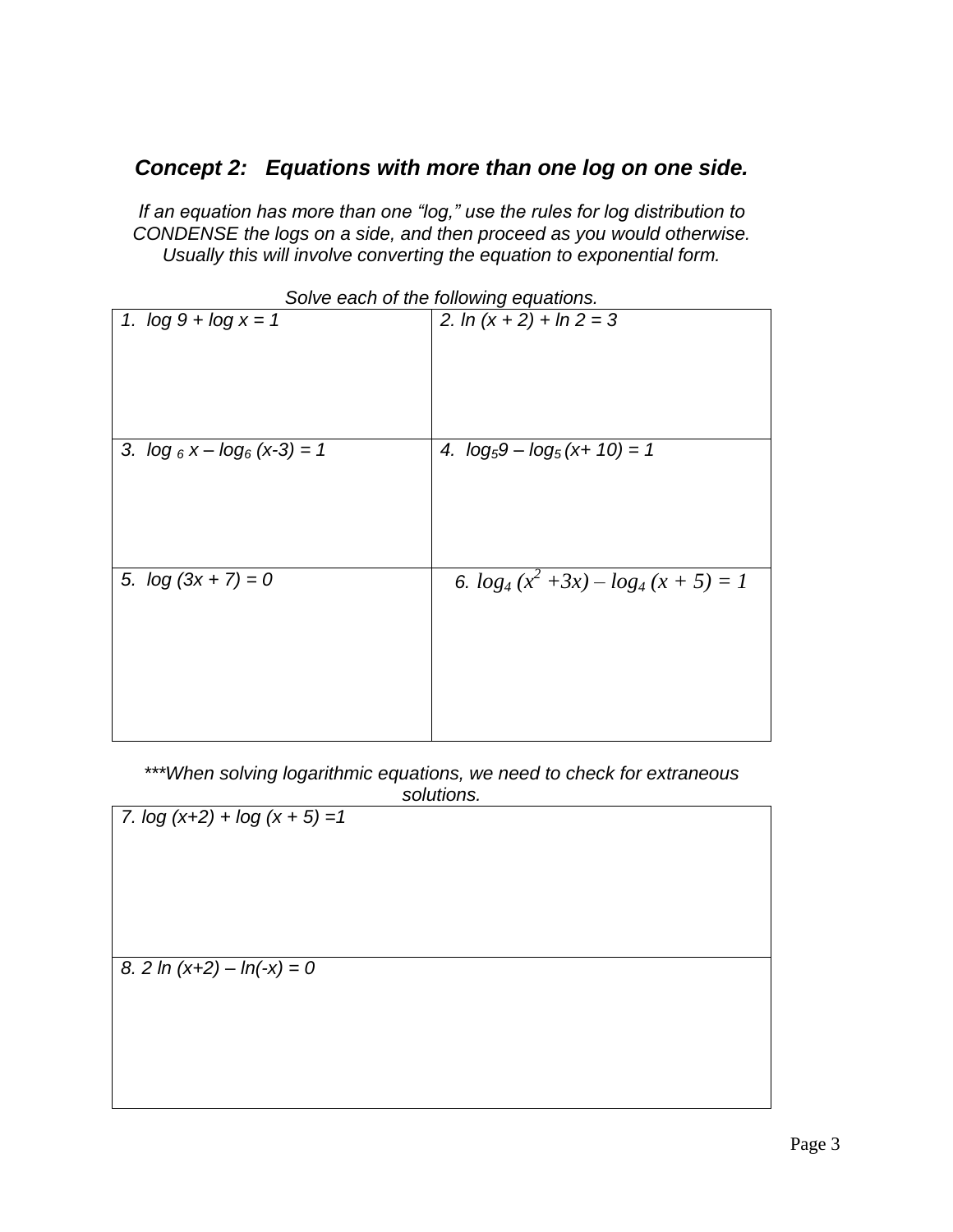### *Concept 3: Equations with logs on both sides of the equations*

*If an equation has more than one "log," use the rules for log distribution to CONDENSE the logs on one or both sides of the equation. If the bases are the same, cross out the logs and solve the remaining equation.*

| 1. $log_8(x+2)$ $log_8x = log_8 12$                      | 2. $log_4 x + log_4(x + 6) = log_4 16$ |
|----------------------------------------------------------|----------------------------------------|
| 3. $\ln 12 - \ln x = \ln 3$                              |                                        |
|                                                          | 4. $\log x + \log(x + 5) = \log 6$     |
| 5. $\log_2(x+2) + \log_2(x+1) = \log_2(x) + \log_2(x+4)$ |                                        |
|                                                          |                                        |

*Solve each of the following equations:*

*Exit ticket: Solve for all value of x:*

$$
\log_{x+3} \frac{x^3 + x - 2}{x} = 2
$$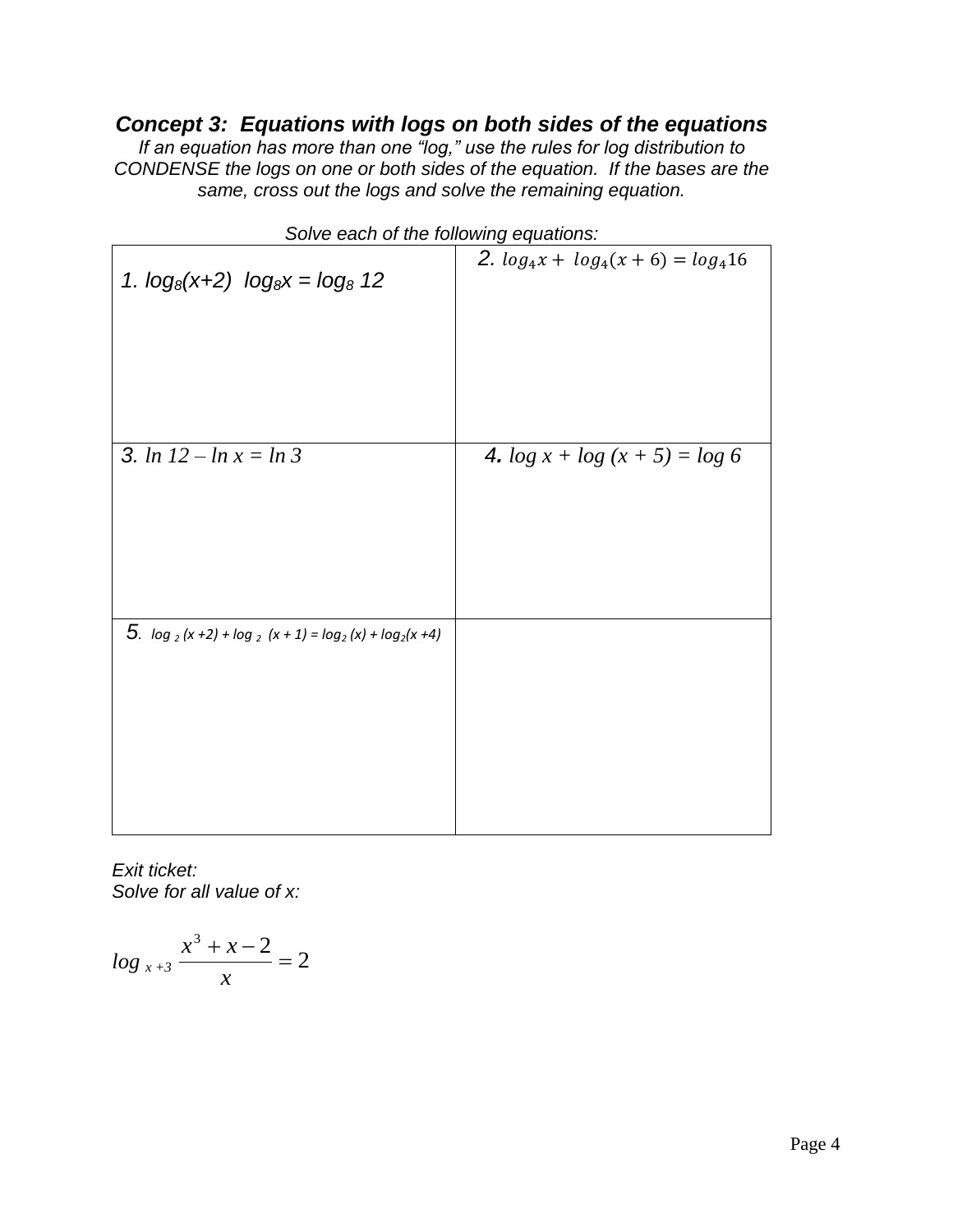**Summary/Closure**<br>To solve most exponential equations:<br>1. Isolate the exponential expression.<br>2. Take log or ln of both sides.<br>3. Solve for the variable. Remember:  $\log a^r = r \log a$ 

 $(\ln a^r = r \ln a)$ 

| To solve most logarithmic equations:                   | Things to remember about logs:      |             |
|--------------------------------------------------------|-------------------------------------|-------------|
| 1. Isolate the logarithmic expression.                 | $\log_b 1 = 0$                      | $\ln 1 = 0$ |
| (you may need to use the properties                    | $\log_b b = 1$                      | $\ln e = 1$ |
| to create one logarithmic term)                        |                                     |             |
| 2. Rewrite in exponential form<br>(with a common base) | $\log_b b^x = x \qquad \ln e^x = x$ |             |
| 3. Solve for the variable.                             |                                     |             |

*Homework: page 6*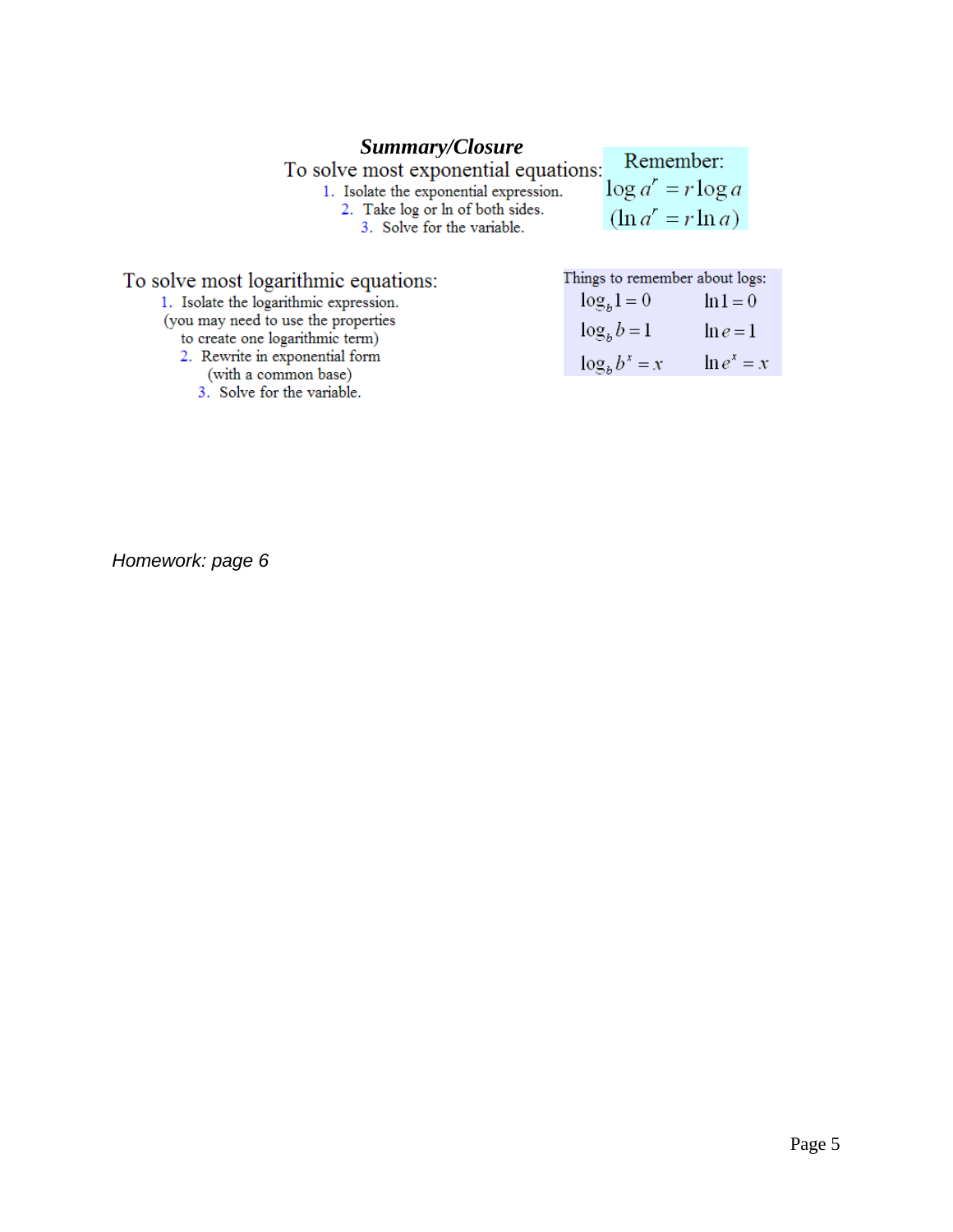#### Homework #1

Solve each equation. Round your answers to the nearest ten-thousandth.

1)  $5^{b+5} + 9 = 60$ 2)  $20^{n-3} + 3 = 101$ 4)  $6 \cdot 18^{-8x} = 70$ 3)  $7 \cdot 8^{x+8} = 53$ 

5)  $9e^{r+3} = 10$ 

Solve each equation.

- 6)  $\log_2 3 + \log_2 4x = 3$ 7)  $\log_4 x - \log_4 (x-3) = 3$
- 8)  $\log_8 4x^2 \log_8 9 = 2$ 9)  $\log_3 4x^2 - \log_3 10 = \log_3 10$
- 10)  $\log_6 x + \log_6 (x + 17) = \log_6 38$ 11)  $\log_9 6 + \log_9 -3x = 1$
- 13)  $\log_2 4x^2 \log_2 9 = 4$ 12  $\log_9 2 - \log_9 4x = \log_9 31$
- 14)  $\log_6(x^2+8) \log_6 2 = 2$ 15)  $\log_3 10 - \log_3 4x = \log_3 34$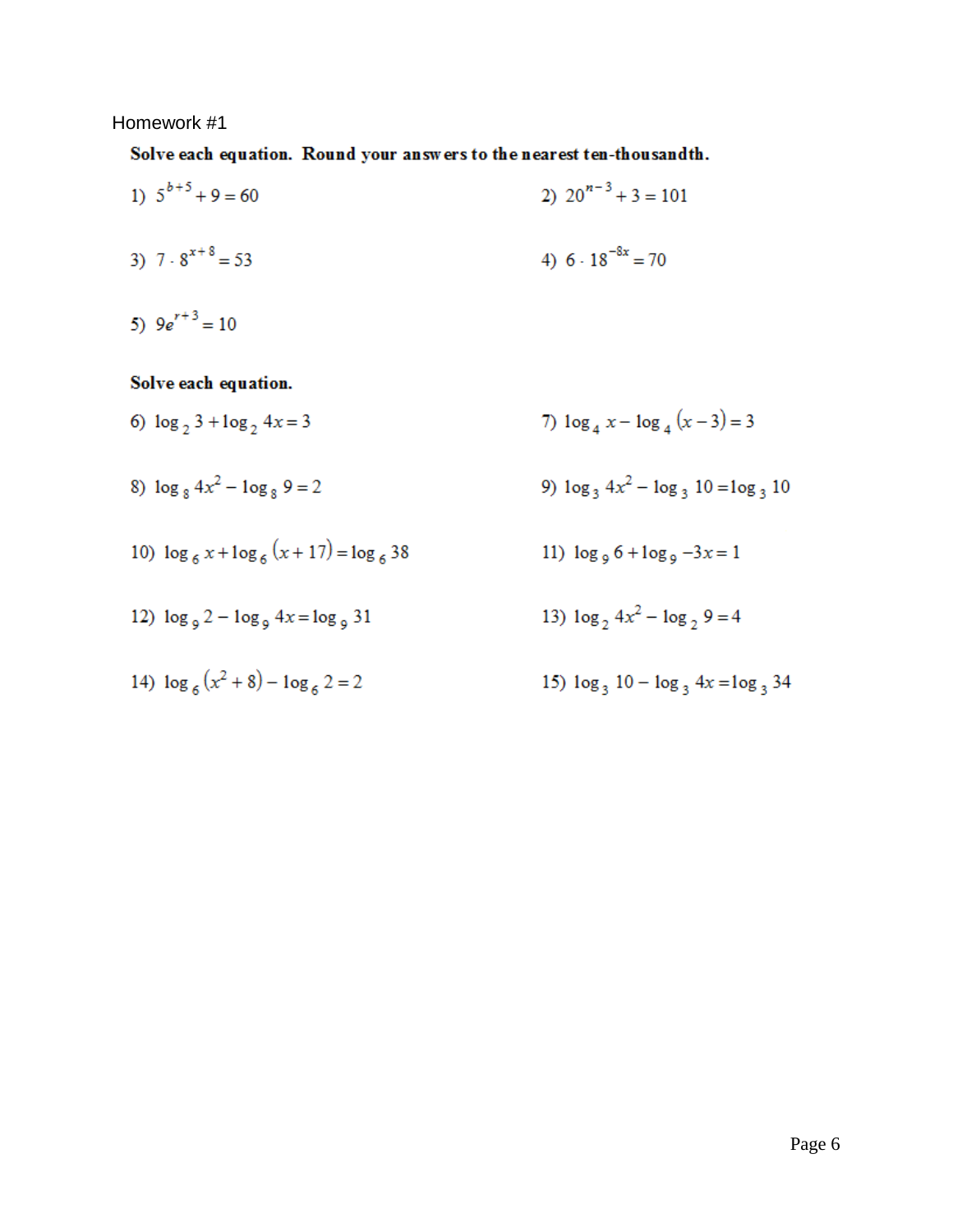#### Day 2 **SWBAT** solve more complicated logarithmic equations

Solve each of the following equations. Round all non – integral answers to the nearest hundredth. Be sure to check for extraneous solutions.

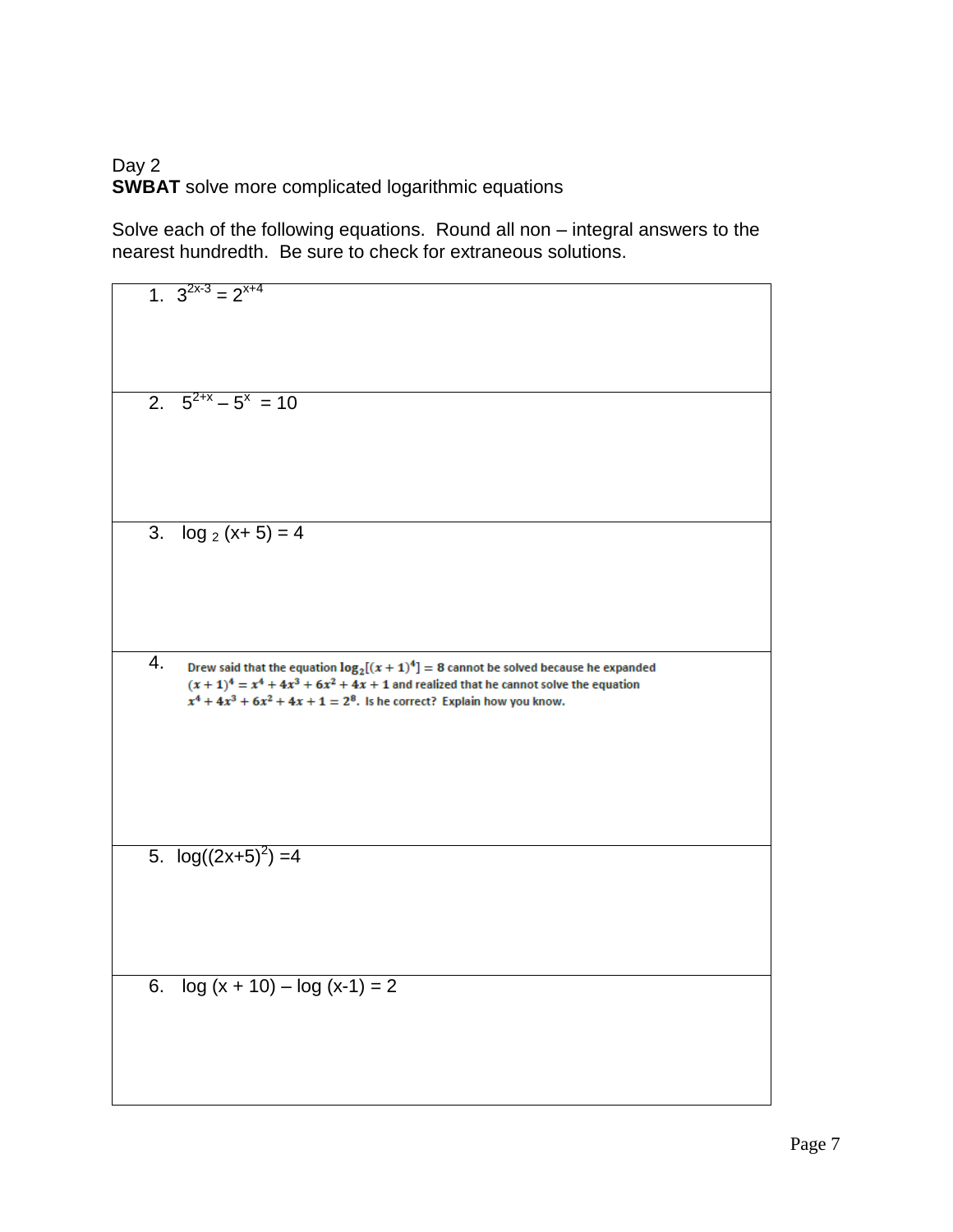7.  $log_2(x + 1) + log_2(x - 1) = 3$  $log(x^2 + 7x + 12) - log(x + 4) = 0$ 8. 9.  $2 \ln(x+2) - \ln(-x) = 0$ 10.  $\ln(x+2) = \ln(12) - \ln(x+3)$ 11.  $log(x-1) + log(x-4) = 1$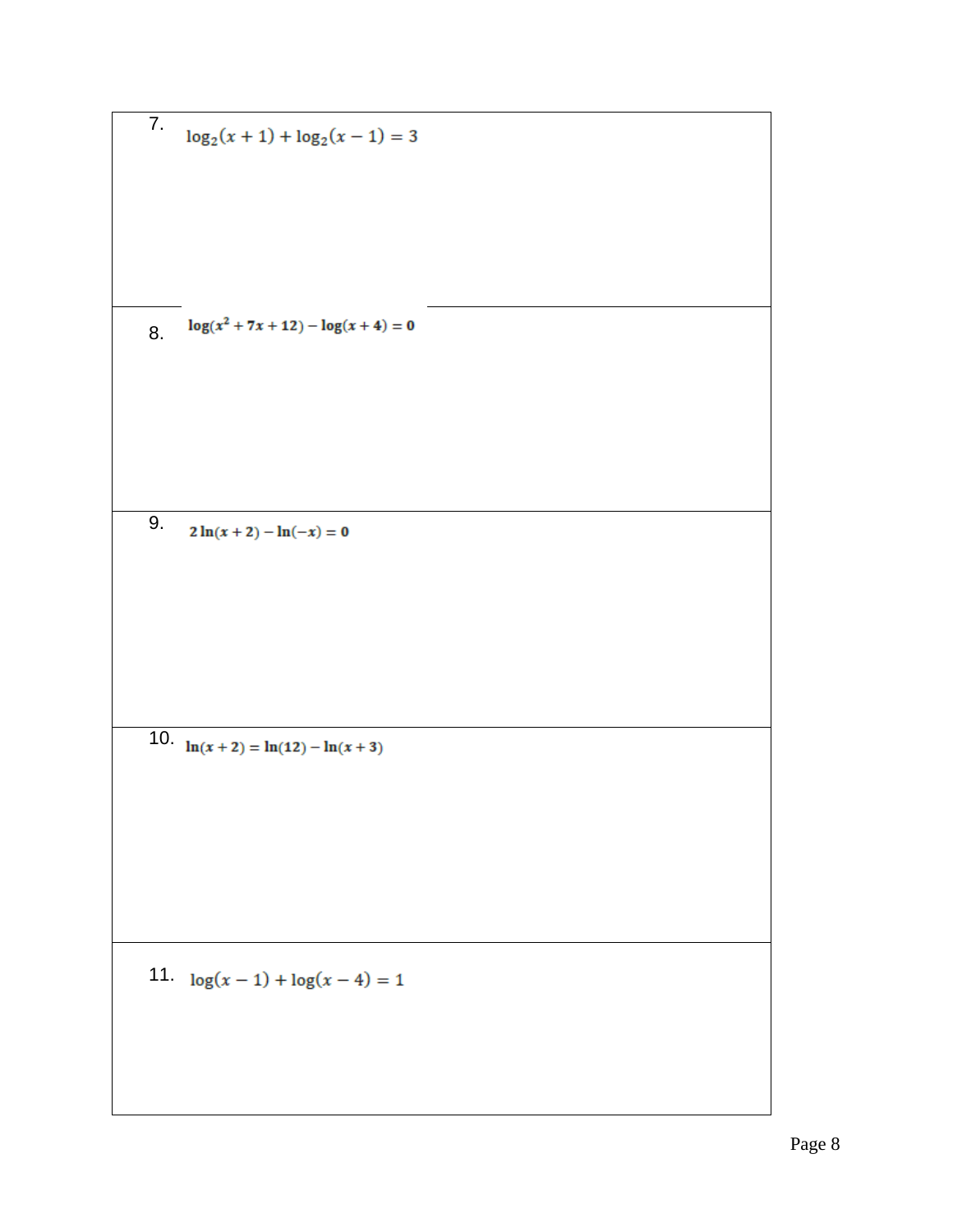12. 
$$
\log(\sqrt{(x+3)^3}) = \frac{3}{2}
$$
  
13. ln (4x<sup>2</sup> - 1) = 0  
14. 
$$
\log_2(x^2 - 16) - \log_2(x - 4) = 1
$$

Homework: pages 13 -14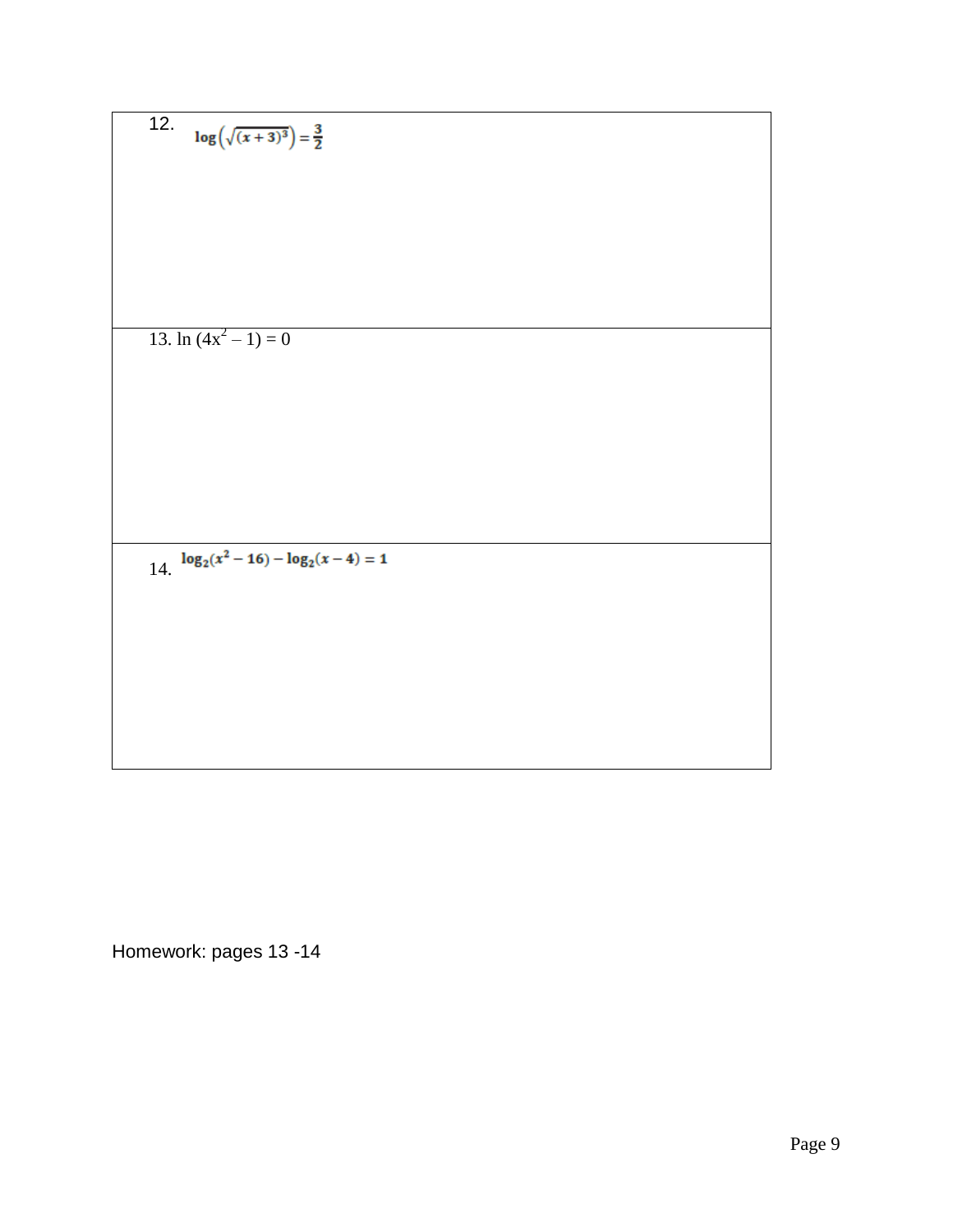Answer Key to Day 2 - Classwork

1. 4.03  
\n2. 
$$
5^{2+x} - 5^x = 10
$$
  
\n $5^x(5^2 - 1) = 10$   
\n $5^x = \frac{10}{24}$   
\n $x = \log_5(\frac{10}{24})$   
\n $x = \frac{\log(\frac{10}{24})}{\log(5)}$   
\n $x = \frac{\log(10) - \log(24)}{\log(5)}$   
\n $x \approx -0.5440$ 

3. 
$$
\log_2(x+5) = 4
$$
  
2<sup>4</sup> = x + 5  
16 = x + 5  
x = 11

4. If we apply the logarithmic properties, this equation is solvable.

$$
log_2[(x + 1)^4] = 8
$$
  
4 log<sub>2</sub>(x + 1) = 8  
log<sub>2</sub>(x + 1) = 2  
x + 1 = 2<sup>2</sup>  
x = 3

Check: If  $x = 3$ , then  $log_2[(3 + 1)^4] = 4 log_2(4) = 4 \cdot 2 = 8$ , so 3 is a solution to the original equation.

5.  $2 \cdot \log(2x + 5) = 4$  $log(2x + 5) = 2$  $10^2 = 2x + 5$ 

$$
100 = 2x + 5
$$

$$
95 = 2x
$$

$$
x = \frac{95}{2}
$$

Check: Since  $2\left(\frac{95}{2}\right) + 5 \neq 0$ , we know that  $\log\left(\left(2\cdot\frac{95}{2} + 5\right)^2\right)$  is defined.

Thus,  $\frac{95}{2}$  is the solution to the equation.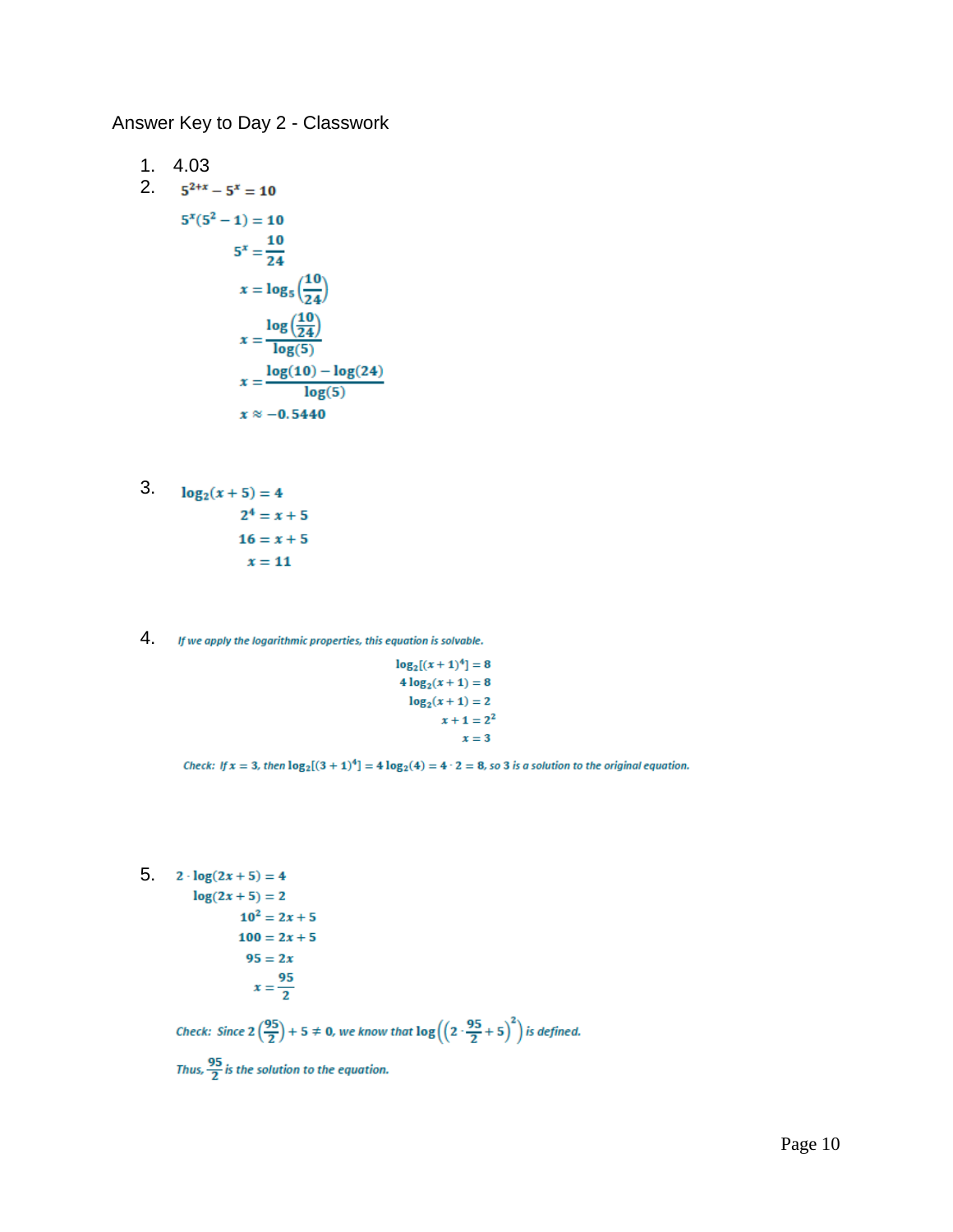6. 
$$
\log \left( \frac{x+10}{x-1} \right) = 2
$$
  
 $\frac{x+10}{x-1} = 10^2$   
 $x + 10 = 100(x - 1)$   
 $99x = 110$   
 $x = \frac{10}{9}$ 

Is  $\frac{10}{9}$  a valid solution? Explain how you know.

$$
\approx \text{Yes; } \log\left(\frac{10}{9} + 10\right) \text{ and } \log\left(\frac{10}{9} - 1\right) \text{ are both defined, so } \frac{10}{9} \text{ is a valid solution}
$$

Why could we not rewrite the original equation in exponential form using the definition of the logarithm immediately?

 $\bar{\mathbf{a}}$ The equation needs to be in the form  $\log_b(Y) = L$  before using the definition of a logarithm to rewrite it in exponential form, so we had to use the logarithmic properties to combine terms first.

 $\mathcal{L}$ 

7. 
$$
\log_2((x+1)(x-1)) = 3
$$

$$
\log_2(x^2 - 1) = 3
$$

$$
2^3 = x^2 - 1
$$

$$
0 = x^2 - 9
$$

$$
0 = (x-3)(x+3)
$$

- Is -3 a valid solution?
	- Because  $-3 + 1 = -2$ ,  $\log_2(-3 + 1) = \log_2(-2)$  is undefined, so  $-3$  not a valid solution. The value -3 is an extraneous solution, and this equation has only one solution: 3.
- What should we look for when determining whether or not a solution to a logarithmic equation is extraneous? <sup>o</sup> We cannot take the logarithm of a negative number or 0, so any solution that would result in the input
	- to a logarithm being negative or 0 cannot be included in the solution set for the equation.

Thus,  $x = 3$  or  $x = -3$ . These solutions need to be checked to see if they are valid.

- Is 3 a valid solution?
	- $log_2(3 + 1) + log_2(3 1) = log_2(4) + log_2(2) = 2 + 1 = 3$ , so 3 is a valid solution.

8.

$$
log\left(\frac{x^2 + 7x + 12}{x + 4}\right) = 0
$$
  

$$
\frac{x^2 + 7x + 12}{x + 4} = 10^0
$$
  

$$
\frac{x^2 + 7x + 12}{x + 4} = 1
$$
  

$$
x^2 + 7x + 12 = x + 4
$$
  

$$
0 = x^2 + 6x + 8
$$
  

$$
0 = (x + 4)(x + 2)
$$
  

$$
x = -4 \text{ or } x = -2
$$

Check: If  $x = -4$ , then  $log(x + 4) = log(0)$ , which is undefined. Thus, -4 is an extraneous solution. Therefore, the only solution is  $-2$ .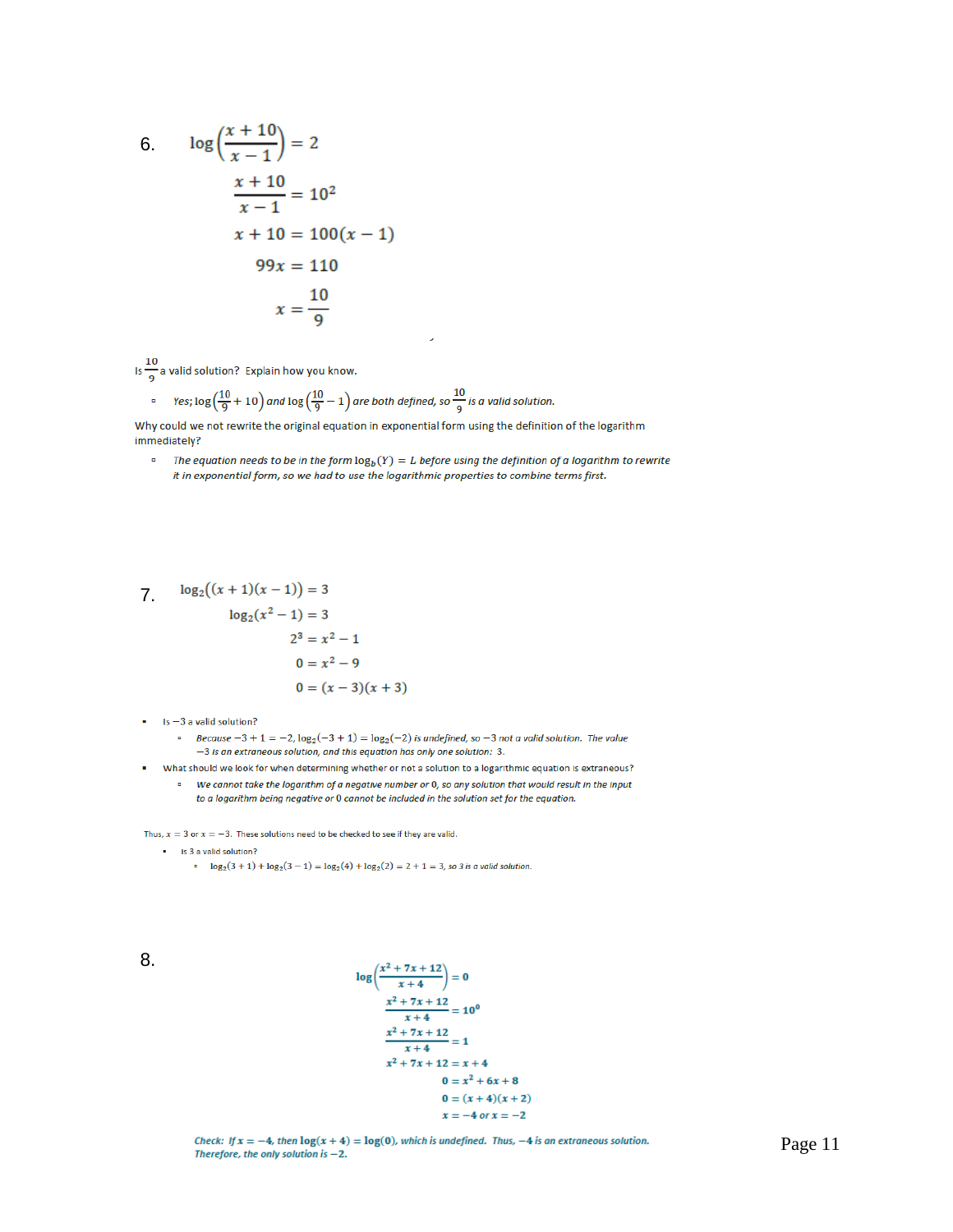9.

$$
\ln((x+2)^2) - \ln(-x) = 0
$$
  
\n
$$
\ln\left(\frac{(x+2)^2}{-x}\right) = 0
$$
  
\n
$$
1 = \frac{(x+2)^2}{-x}
$$
  
\n
$$
-x = x^2 + 4x + 4
$$
  
\n
$$
0 = x^2 + 5x + 4
$$
  
\n
$$
0 = (x+4)(x+1)
$$
  
\n
$$
x = -4 \text{ or } x = -1
$$

Check: Thus, we get  $x = -4$  or  $x = -1$  as solutions to the quadratic equation. However, if  $x = -4$ , then  $\ln(x+2) = \ln(-2)$ , so -4 is an extraneous solution. Therefore, the only solution is -1.

10.

$$
\ln(x+2) + \ln(x+3) = \ln(12)
$$
  
\n
$$
\ln((x+2)(x+3)) = \ln(12)
$$
  
\n
$$
(x+2)(x+3) = 12
$$
  
\n
$$
x^2 + 5x + 6 = 12
$$
  
\n
$$
x^2 + 5x - 6 = 0
$$
  
\n
$$
(x-1)(x+6) = 0
$$
  
\n
$$
x = 1 \text{ or } x = -6
$$

Check: If = -6, then the expressions  $\ln(x + 2)$  and  $\ln(x + 3)$  are undefined. Therefore, the only valid solution to the original equation is 1.

11.

$$
log((x-1)(x-4)) = 1
$$
  
\n
$$
log(x^{2} - 5x + 4) = 1
$$
  
\n
$$
x^{2} - 5x + 4 = 10
$$
  
\n
$$
x^{2} - 5x - 6 = 0
$$
  
\n
$$
(x - 6)(x + 1) = 0
$$
  
\n
$$
x = 6 \text{ or } x = -1
$$

Check: Since the left side of the equation is not defined for  $x = -1$ , this is an extraneous solution. Therefore, the only valid solution is 6.

$$
12. \quad x=7
$$

13. 
$$
\frac{\sqrt{2}}{2}, -\frac{\sqrt{2}}{2}
$$

## 14. **No solution**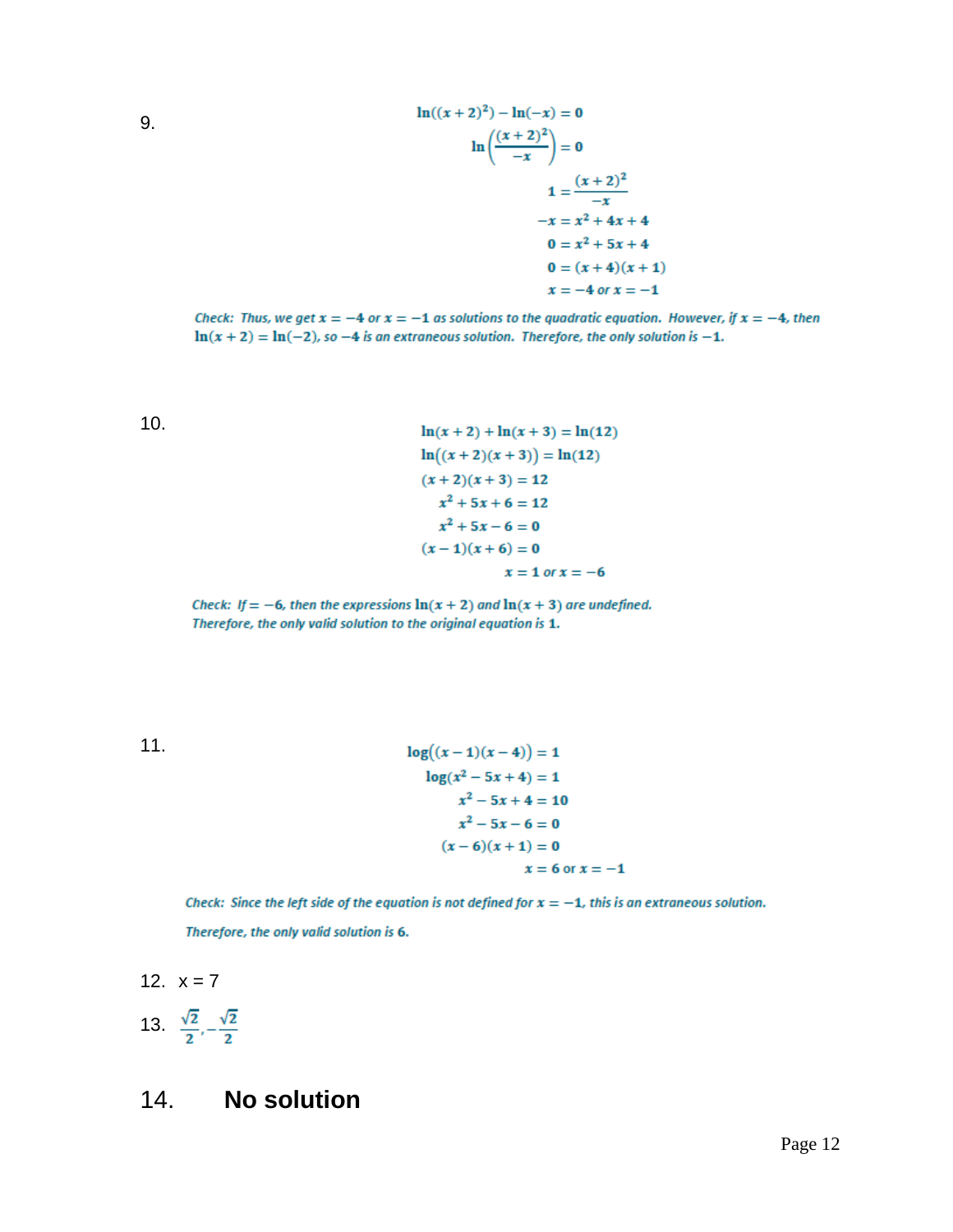# **Day 2 Homework: Solve each of the following.**

**1.** If  $\log_2(x^2 - 1) = \log_2 8$ , then the solution set for x is 1)  ${3, -3}$ 2)  $\{-3\}$ 3)  $\{3\}$ <br>4)  $\{\}$ **2.** Solve for x:  $2(4)^{2x} + 8 = 40$ **3.** Solve for x:  $\log_5(x+3) = 1 - \log_5(x-1)$ 4. ln  $(2x-3) + \ln(x+4) = \ln(2x^2+11)$ 

**5.**  $2 \log_3 x - \log_3(x+6) = 1$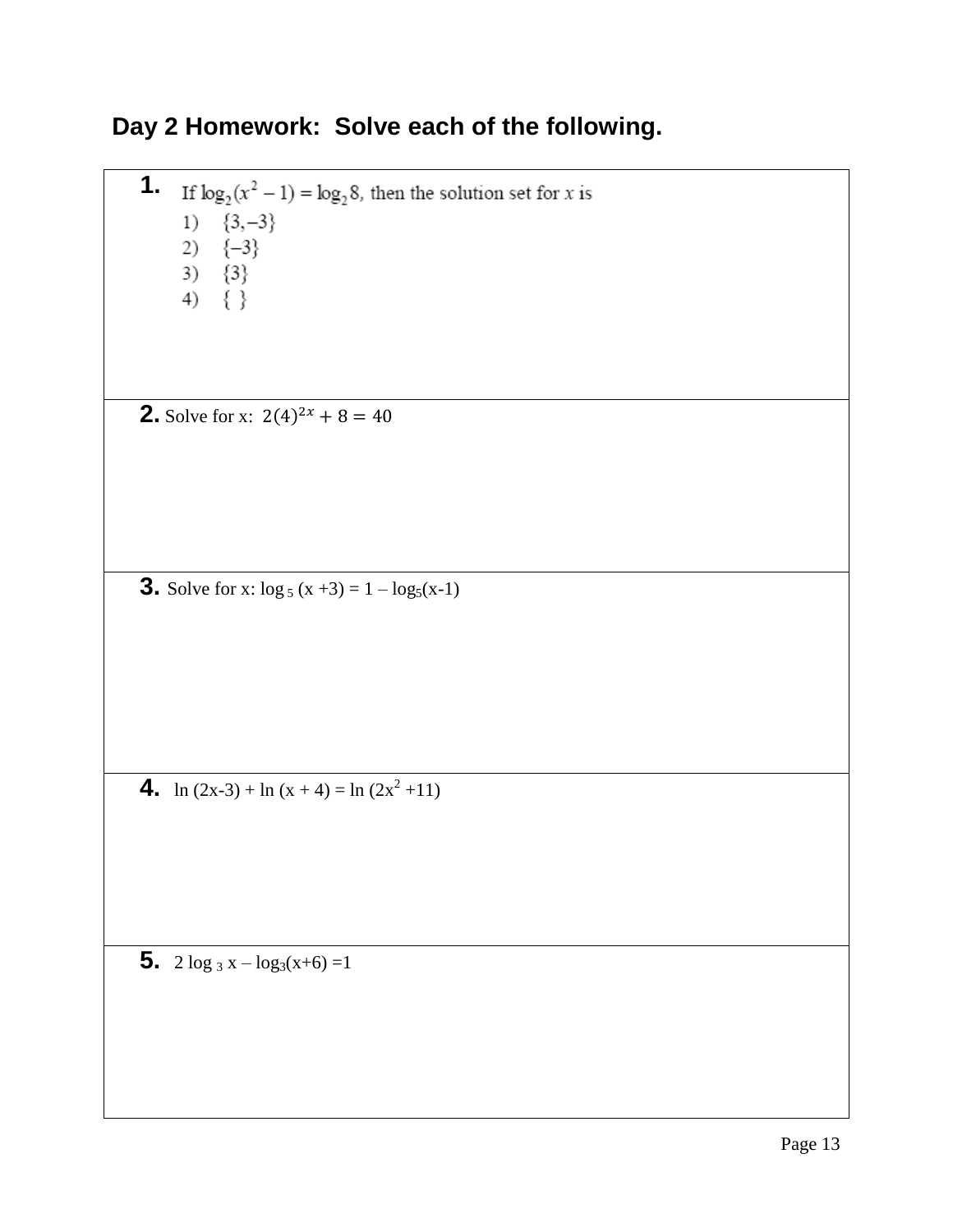**6.**  $\log_7(x+4) - \log_7(x-4) = \log_7 5$ 

**7.** Leave answer in terms of e: ln  $(2x+1) = 2 - \ln x$ 

**8.**  $4 \cdot (5)^{x+1} - 3 = 99$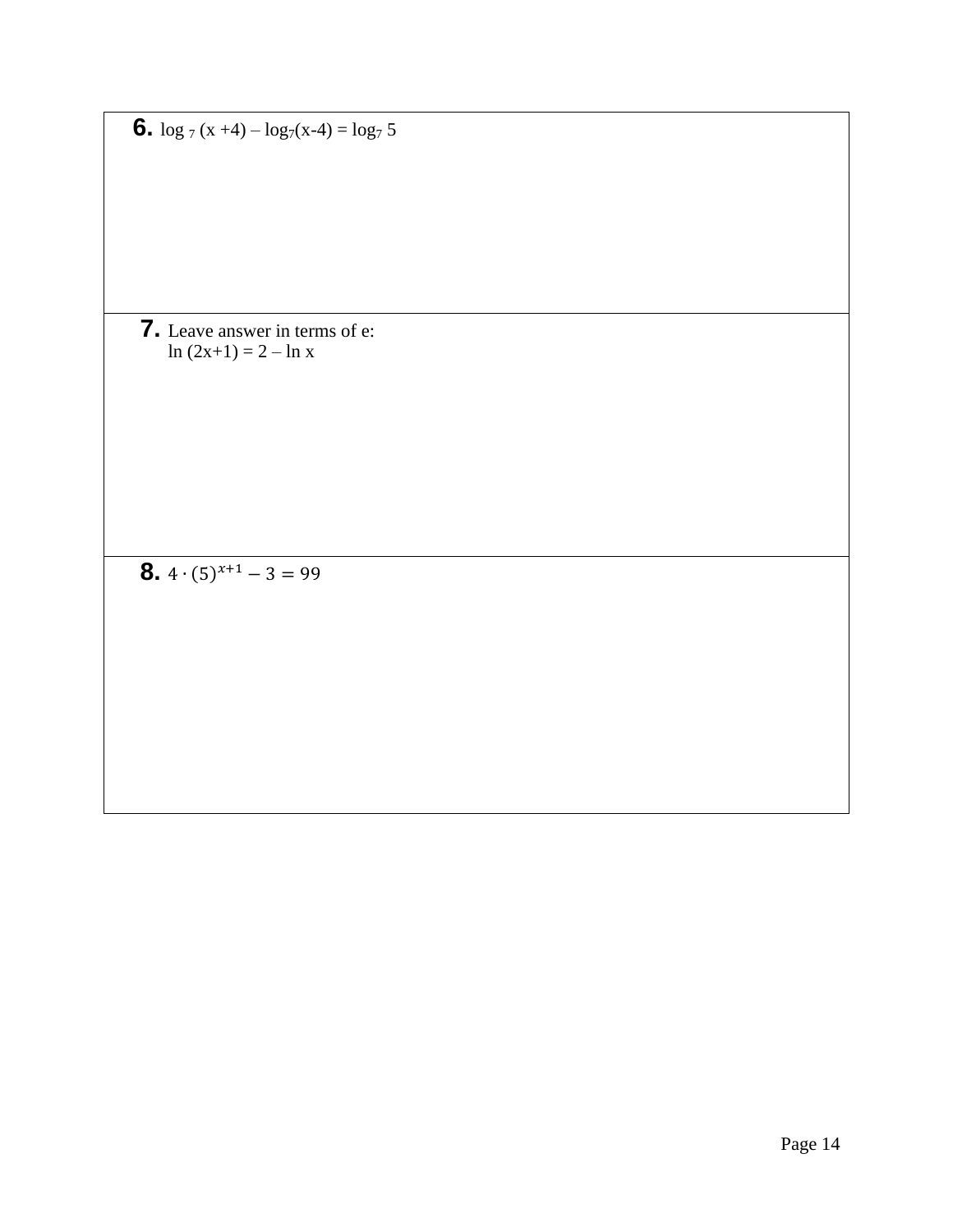

Answers 1.  $x = 4913$  2. 72.473 3.  $X=1.301$  4.  $X= 3.369$  5.  $X=-9$  6.  $X=33333$  7.  $X=200$ 8. x=223606.8 9. X=333332.333 10. X=17.32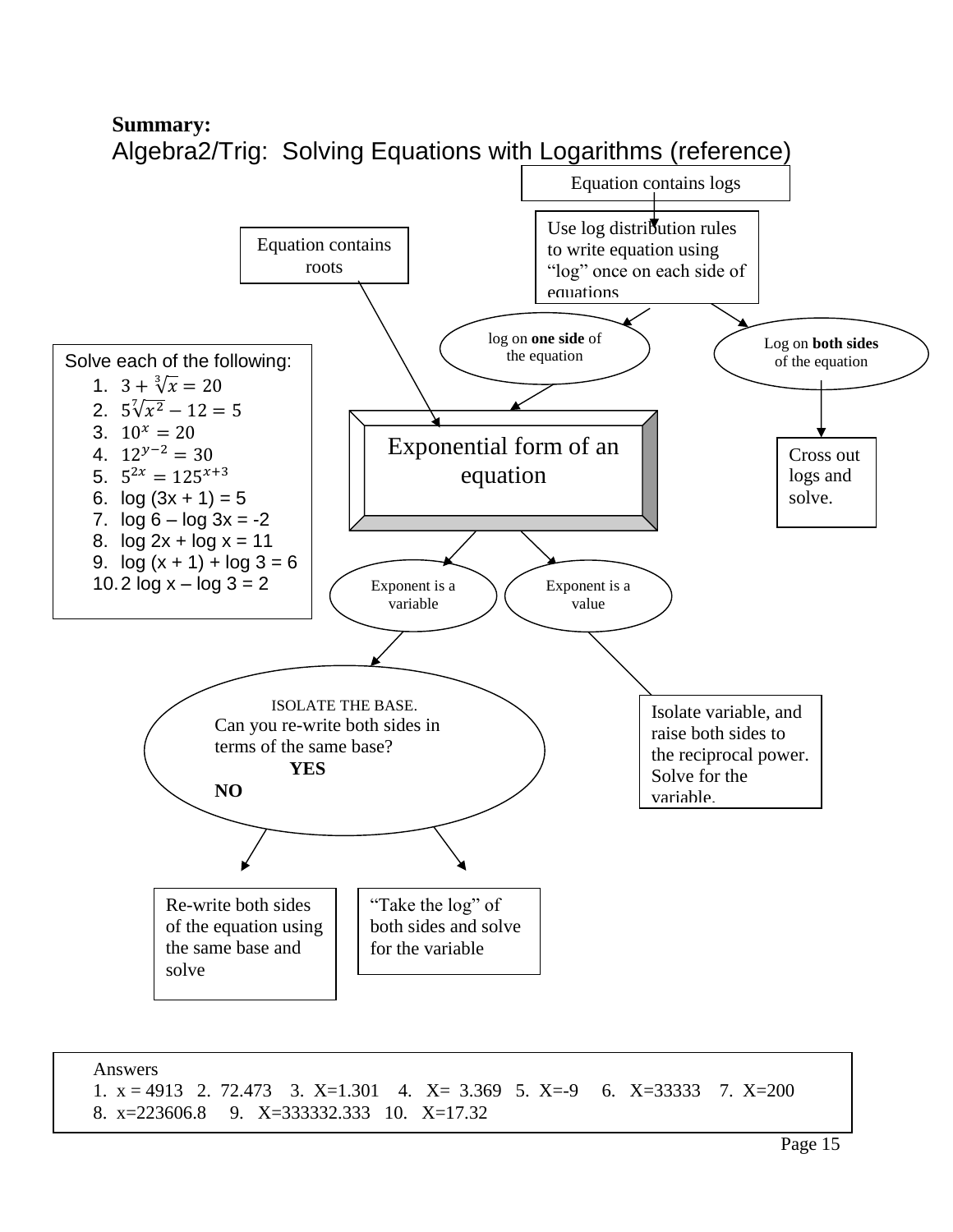# Answer Key

# Day 1 HW: page 6



Day 2 HW: pages 13 and 14  $1. \{3,-3\}$ 

 $2. x = 1$ 

 $\log_5(x+3) = 1 - \log_5(x-1)$ 3.  $log_5(x+3)+log_5(x-1)=1$  $log_5(x+3)(x-1)=1$  $(x+3)(x-1)=5^1$  $x^2 + 2x - 3 = 5$  $x^2 + 2x - 8 = 0$  $(x+4)(x-2)=0$  $x = -4$  or  $x = 2$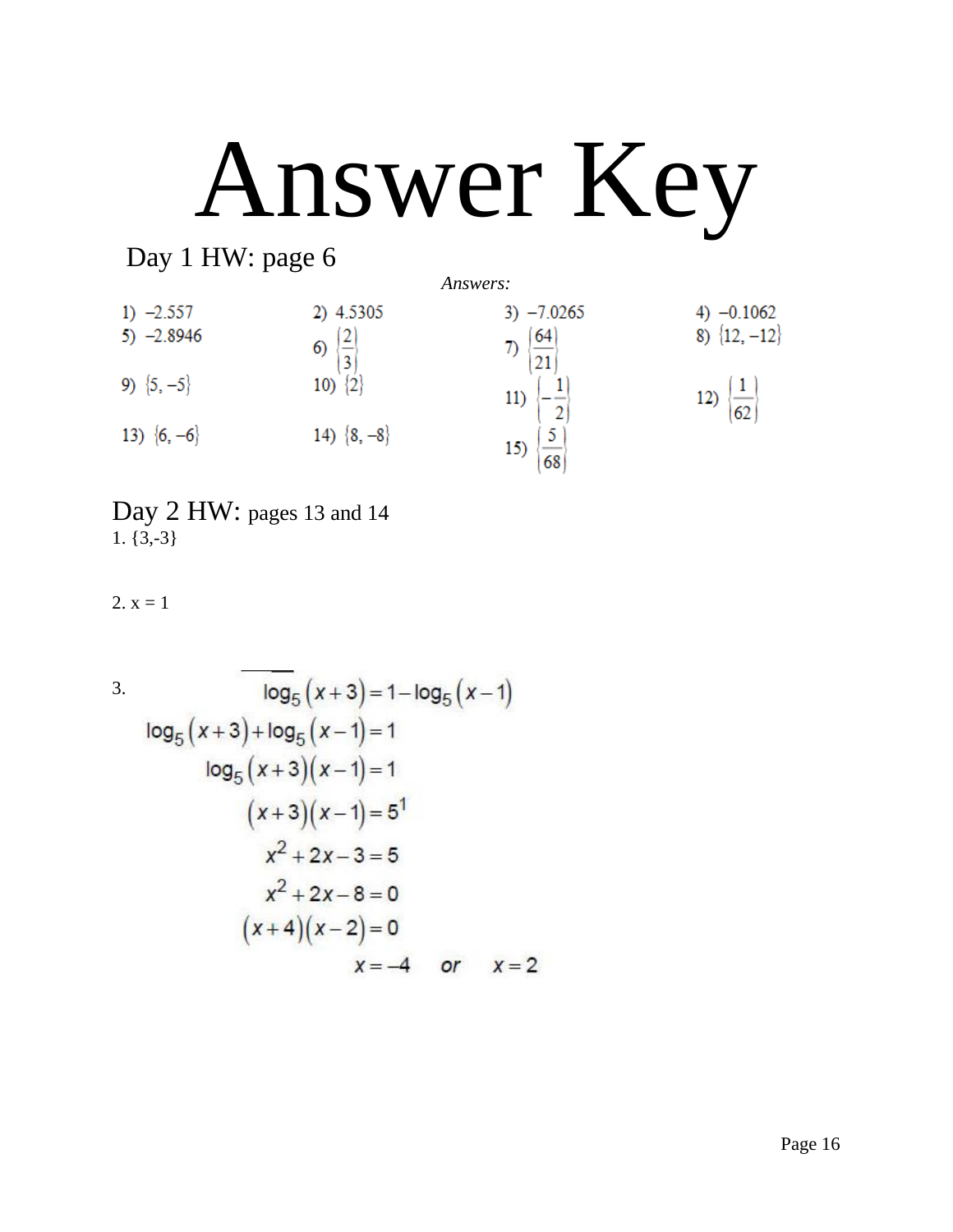4. 
$$
\ln(2x-3) + \ln(x+4) = \ln(2x^2+11)
$$
  
\n $\ln(2x-3)(x+4) = \ln(2x^2+11)$   
\n $e^{\ln(2x-3)(x+4)} = e^{\ln(2x^2+11)}$   
\n $(2x-3)(x+4) = 2x^2+11$   
\n $2x^2 + 5x - 12 = 2x^2 + 11$   
\n $5x - 12 = 11$   
\n $5x = 23$   
\n $x = \frac{23}{5}$ 

5. Answer :  $x = 6$  ( $x = -3$  is extraneous)

T.

6. 
$$
\log_7 (x+4) - \log_7 (x-4) = \log_7 (5)
$$
  
\n $\log_7 (\frac{x+4}{x-4}) = \log_7 5$   
\n $(x-4) \frac{x+4}{(x-4)} = 5(x-4)$   
\n $x+4 = 5x-20$   
\n $4 = 4x - 20$   
\n $24 = 4 \times 20$   
\n $6 = x$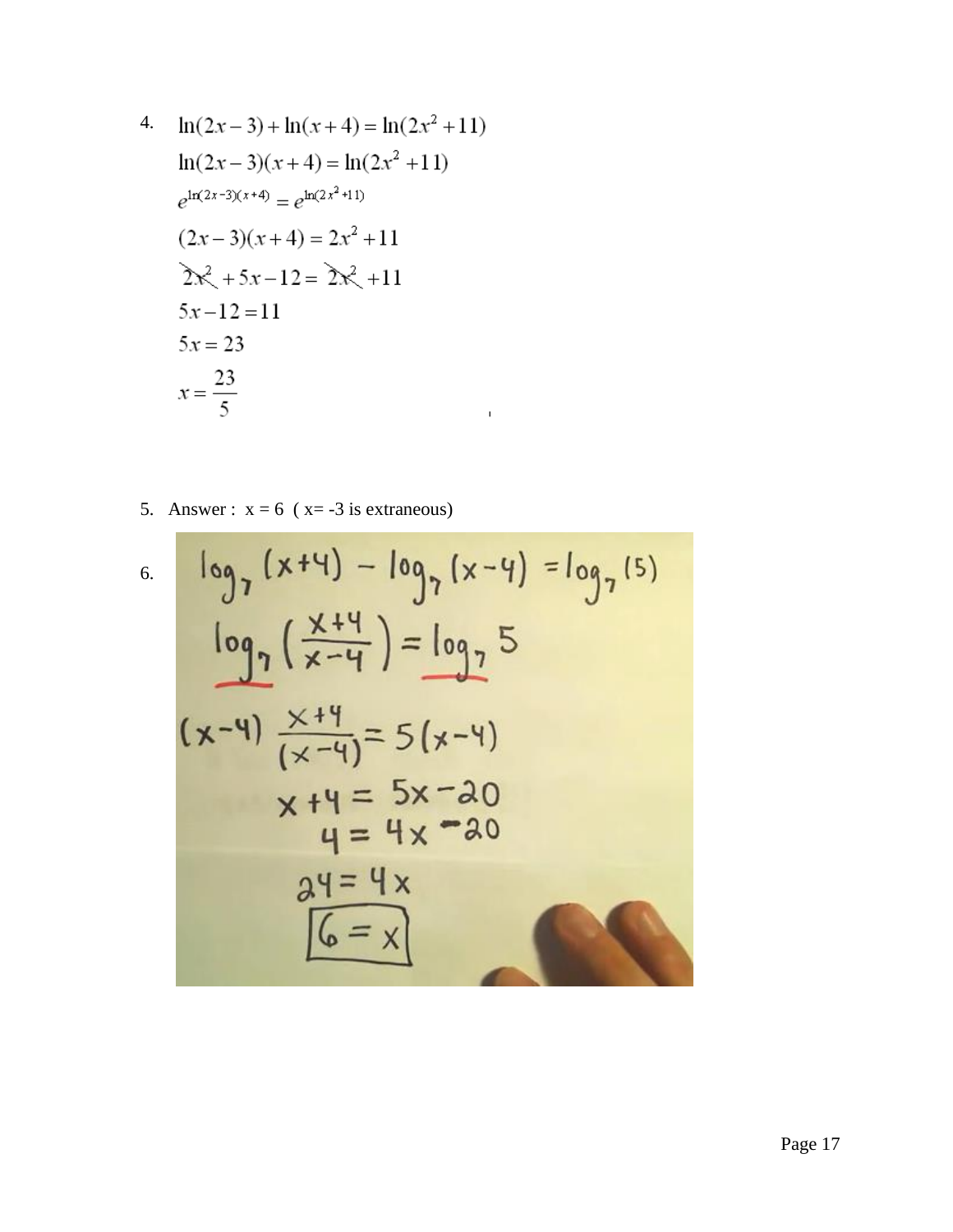$$
ln (2x+1) = 2-lnx
$$
\n
$$
= -1 \pm \sqrt{1+8e^{2}}
$$

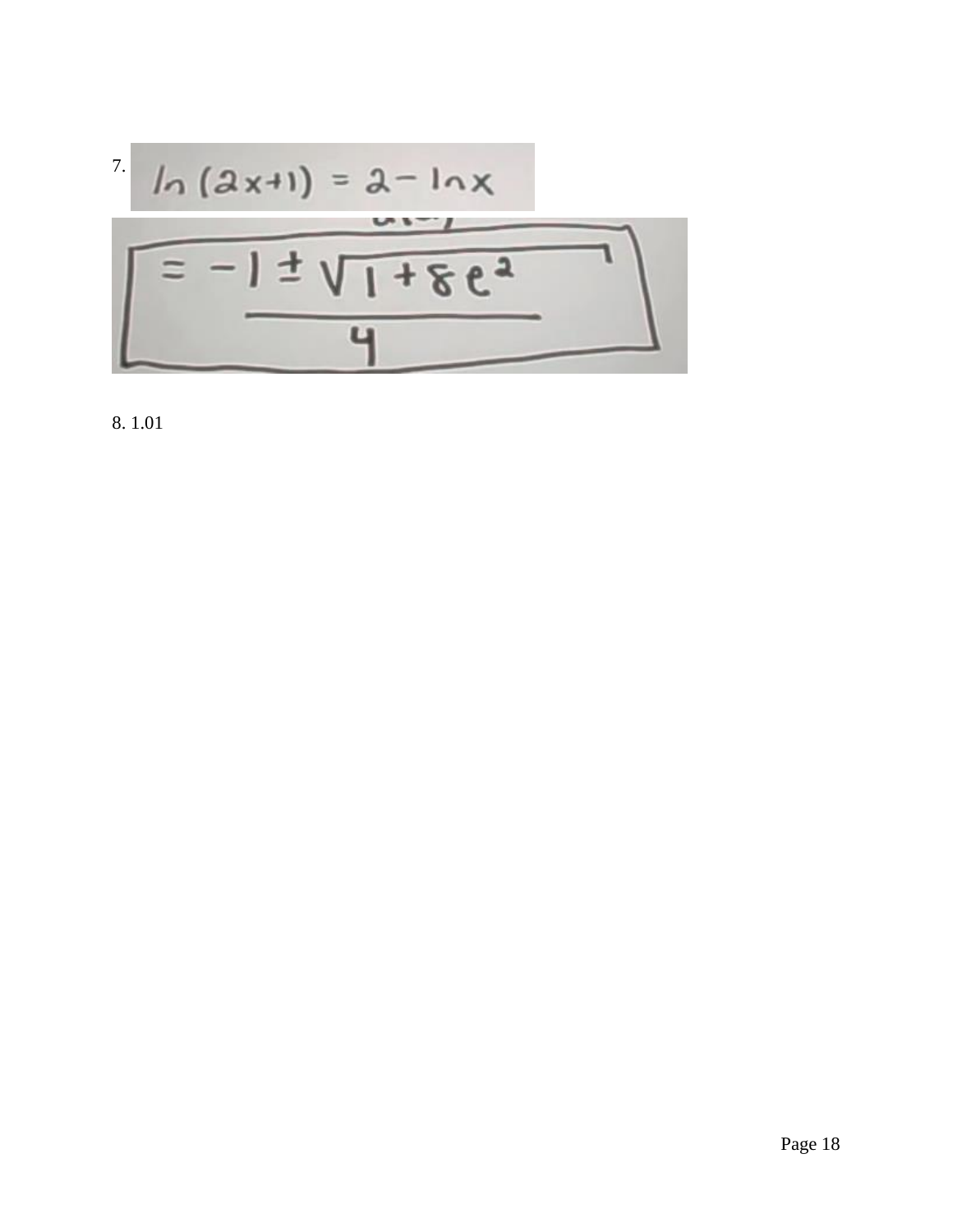# Solving Logarithmic Equations